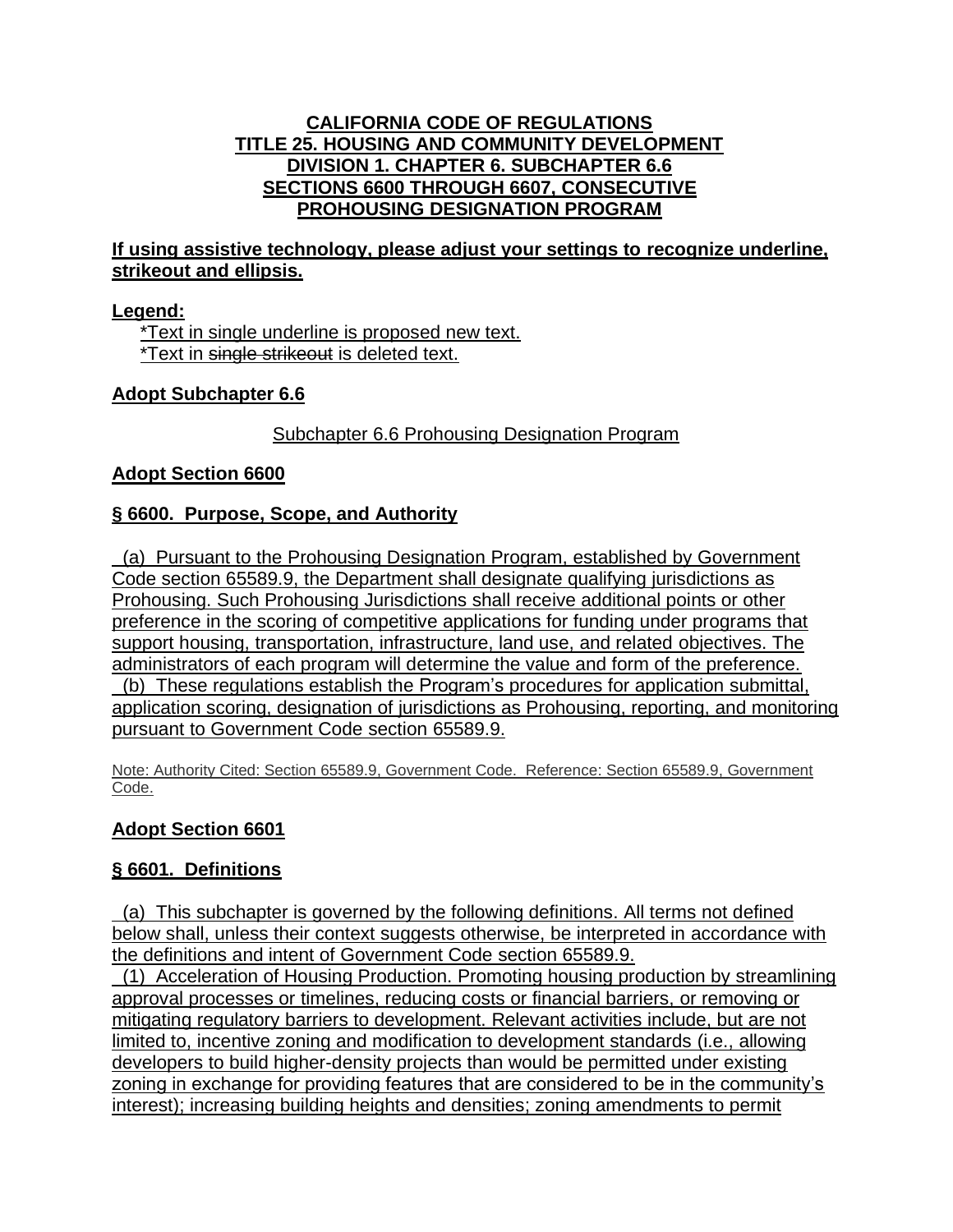residential uses in non-residential zones; corridor planning; modifications to development standards; non-discretionary review; supportive financing strategies; sliding scale fee modifications; facilitating adequate infrastructure to support development; and approval streamlining.

(2) ADU. Accessory Dwelling Unit.

 (3) Affirmatively Furthering Fair Housing. Affirmatively furthering fair housing is defined in accordance with Government Code section 8899.50.

 (4) Annual Progress Report. The annual report required to be submitted to the Department pursuant to paragraph (2) of subdivision (a) of Section 65400 of the Government Code.

(5) CEQA. The California Environmental Quality Act.

 (6) Compliant Housing Element. An adopted housing element that has been duly found to be in substantial compliance with the requirements of Housing Element Law.

(7) Department. The California Department of Housing and Community Development.

 (8) Enhanced Infrastructure Financing District. An Enhanced Infrastructure Financing District is defined in accordance with Government Code section 53398.51, subdivision (f).

 (9) Environmentally Sensitive or Hazardous Areas. Environmentally Sensitive or Hazardous Areas mean the following:

(A)Sensitive areas of a coastal zone, as defined in Division 20 (commencing with Section 30000) of the Public Resources Code, including any portion of the property that contains or is characterized by any of the following:

(i) Wetlands, as defined in subdivision (b) of Section 13577 of Title 14 of the California Code of Regulations.

(ii) Environmentally sensitive habitat areas, as defined in Section 30240 of the Public Resources Code.

(iii) A tsunami run-up zone.

(iv) Use of the site for public access to or along the coast.

- (B)Either prime farmland or farmland of statewide importance, as defined pursuant to United States Department of Agriculture land inventory and monitoring criteria, as modified for California, and designated on the maps prepared by the Farmland Mapping and Monitoring Program of the Department of Conservation, or land zoned or designated for agricultural protection or preservation by a local ballot measure that was approved by the voters of that jurisdiction.
- (C)Wetlands, as defined in the United States Fish and Wildlife Service Manual, Part 660 FW 2 (June 21, 1993).
- (D)An area within a very high fire hazard severity zone, as determined by the Department of Forestry and Fire Protection pursuant to Section 51178 of the Government Code, or within a high or very high fire hazard severity zone as indicated on maps adopted by the Department of Forestry and Fire Protection pursuant to Section 4202 of the Public Resources Code.
- (E)A hazardous waste site that is listed pursuant to Section 65962.5 of the Government Code, or a hazardous waste site designated by the Department of Toxic Substances Control pursuant to Section 25356 of the Health and Safety Code, unless the Department of Public Health, the State Water Resources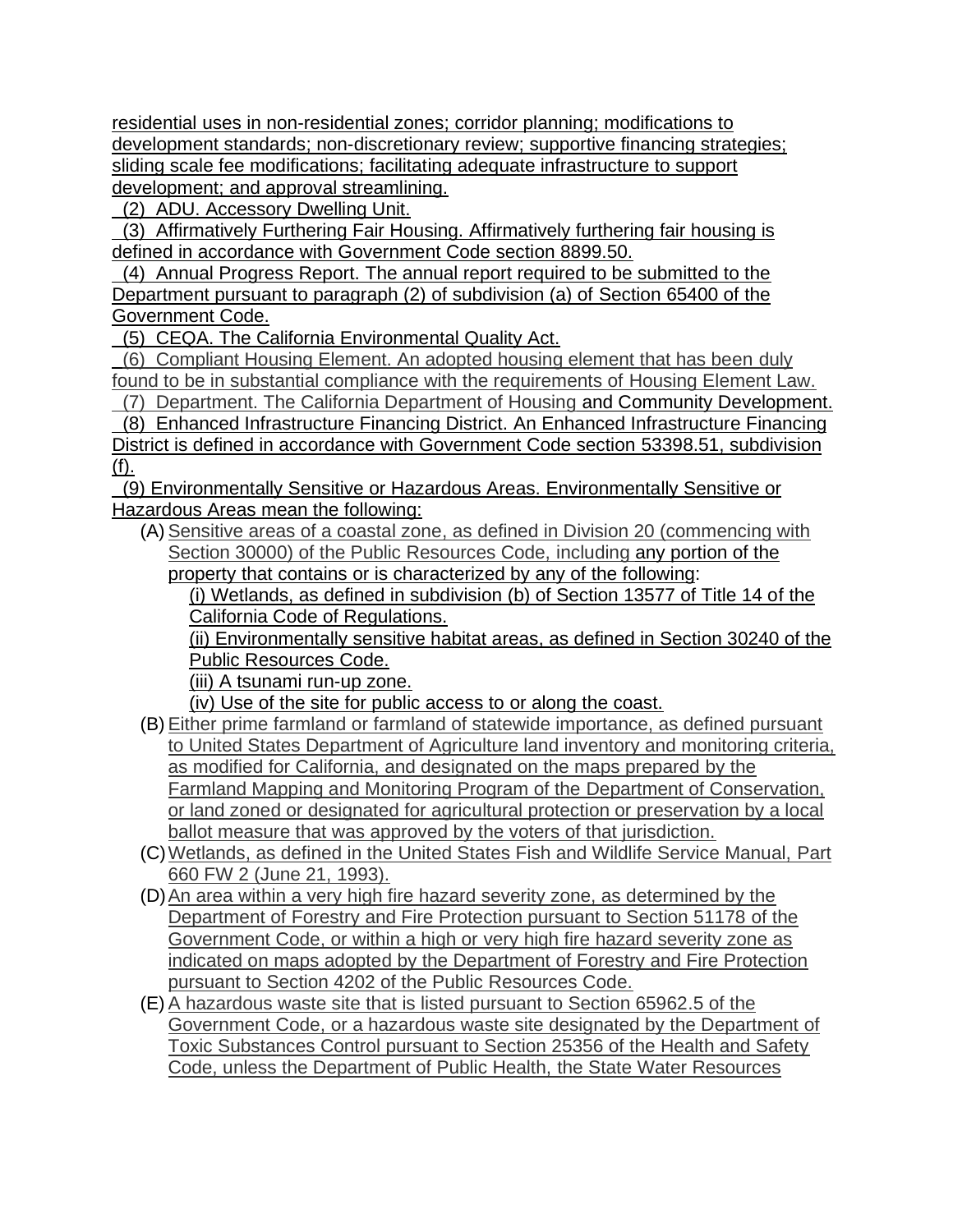Control Board, or the Department of Toxic Substances Control has cleared the site for residential use or residential mixed uses.

- (F) An area within a delineated earthquake fault zone as determined by the State Geologist in any official maps published by the California Geological Survey.
- (G)An area within a special flood hazard area subject to inundation by the 1 percent annual chance flood (100-year flood) as determined by the Federal Emergency Management Agency in any official maps published by the Federal Emergency Management Agency.
- (H)An area within a regulatory floodway as determined by the Federal Emergency Management Agency in any official maps published by the Federal Emergency Management Agency.
- (I) Lands identified for conservation in an adopted natural community conservation plan pursuant to the Natural Community Conservation Planning Act (Chapter 10 (commencing with Section 2800) of Division 3 of the Fish and Game Code), habitat conservation plan pursuant to the federal Endangered Species Act of 1973 (16 U.S.C. § 1531 et seq.), or other adopted natural resource protection plan.
- (J) Habitat for protected species identified as candidate, sensitive, or species of special status by state or federal agencies, fully protected species, or species or native plants protected by the federal Endangered Species Act of 1973 (16 U.S.C. § 1531 et seq.), the California Endangered Species Act (Chapter 1.5 (commencing with Section 2050) of Division 3 of the Fish and Game Code), or the Native Plant Protection Act (Chapter 10 (commencing with Section 1900) of Division 2 of the Fish and Game Code).
- (K) Lands under conservation easement.
- (L) Areas that are, feature, or contain tribal cultural resources per Section 21074 of the Public Resources Code.
- (10) HCD. The California Department of Housing and Community Development.

(11) Housing. Any development that satisfies both (A) and (B) below:

 (A) At least two-thirds of the square footage of the development must be designated for residential use; and

 (B) The development includes a house, an apartment, a mobilehome or trailer, a group of rooms, or a single room that is occupied as separate living quarters, or, if vacant, is intended for occupancy as separate living quarters. Separate living quarters are those in which the occupants live separately from any other individuals in the building, and which have direct access from the outside of the building, or through a common hall.

 (C) Accessory Dwelling Units and Junior Accessory Dwelling Units pursuant to Government Code sections 65852.2 and 65852.22 meet the definition of "housing" under this paragraph.

 (12) High Density Development. Developments with maximum allowable densities pursuant to Government Code section 65583.2, subdivision (c).

 (13) Housing Element or Element. The housing element of a Locality's general plan, as required pursuant to subdivision (c) of Section 65302 of the Government Code and prepared in accordance with Housing Element Law.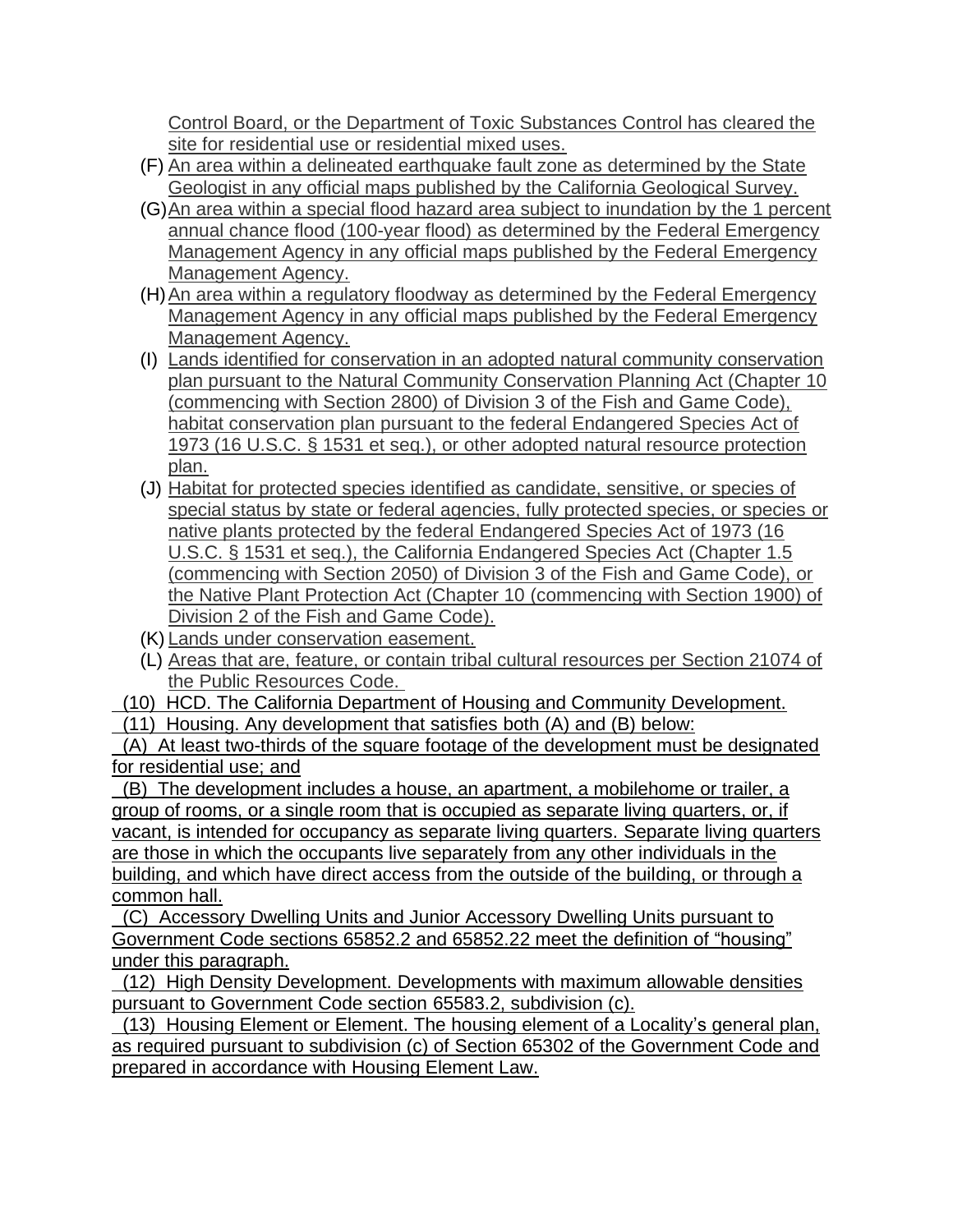(14) Housing Element Law. Article 10.6 (commencing with Section 65580) of Chapter 3 of Division 1 of Title 7 of the Government Code.

(15) JADU. Junior Accessory Dwelling Unit.

 (16) Jurisdiction. Any city, including a charter city; any county, including a charter county; or any city and county, including a charter city and county.

 (17) Locality. Any city, including a charter city; any county, including a charter county; or any city and county, including a charter city and county.

 (18) Local Public Entity. A local public entity is defined in accordance with Health and Safety Code section 50079.

 (19) Location Efficient Communities. Current or future residential dwellings that provide multiple transportation options and short commutes to daily destinations, significantly improve job and housing relationships, and/or mitigate impacts on or from Environmentally Sensitive or Hazardous Areas.

 (20) Ministerial. A process for development approval involving no personal judgment by the public official as to the wisdom or manner of carrying out the project. The public official merely ensures that the proposed development meets all the "objective zoning standards," "objective subdivision standards," or "objective design review standards" in effect at the time that the application is submitted to the local government, but uses no special discretion or judgment in reaching a decision. A ministerial decision involves only the use of fixed standards or objective measurements, and the public official cannot use personal, subjective judgment in deciding whether or how the project should be carried out.

 (21) Objective Zoning Standard, Objective Subdivision Standard, and Objective Design Review Standard. Standards that involve no personal or subjective judgment by a public official and that are uniformly verifiable by reference to an external and uniform benchmark or criterion available and knowable by both the development applicant or proponent and the public official prior to submittal.

(22) OPR. The California Governor's Office of Planning and Research.

 (23) Principles of Prohousing. The policies, concepts, and standards that direct HCD's review and consideration of a Jurisdiction for a Prohousing Designation. HCD's review and consideration will include the following:

 (A) The Jurisdiction's actions to facilitate the planning, approval, or construction of a variety of housing types (e.g., increasing zoned capacity for supply, facilitating affordability for all income levels, removing regulatory barriers to development, and streamlining approval). Such action should be balanced by the Jurisdiction's equal efforts to prevent displacement, preserve existing affordable housing, and establish tenant protections.

 (B) The Jurisdiction's accomplishment of integrated planning and development consistent with the state planning priorities set forth at Government Code section 65041.1 and/or the regional transportation plan adopted by the relevant transportation agency pursuant to Government Code sections 65080 and 65080.01. The Jurisdiction may accomplish this outcome through various actions, including, but not limited to, the facilitation of Location Efficient Communities that reduce auto dependence and VMT, and that are consistent with climate change priorities (e.g., climate change adaptation and hazard mitigation).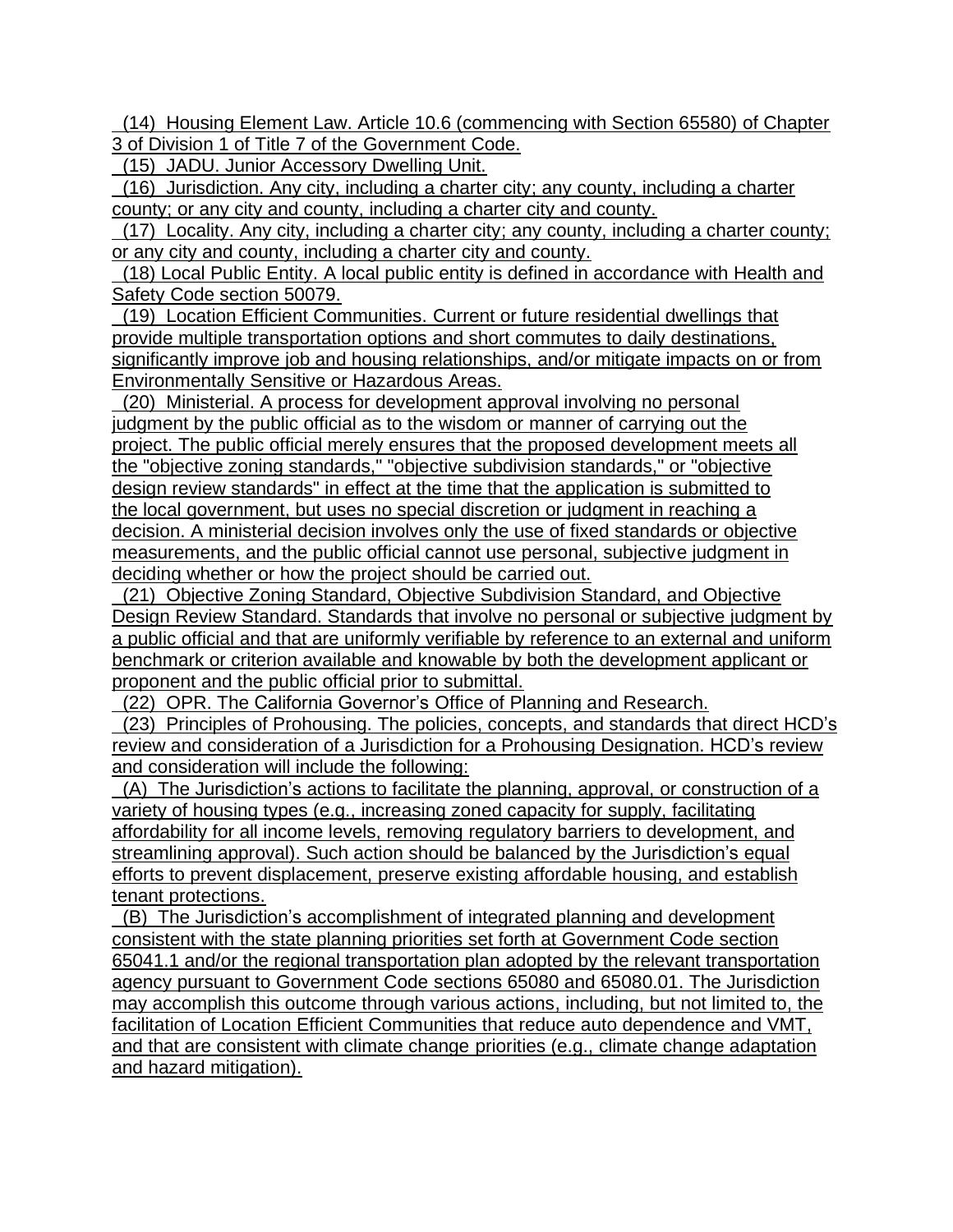(C) The Jurisdiction's meaningful actions to foster inclusive and equitable communities with adequate, affordable, and accessible housing and transportation infrastructure pursuant to Government Code section 8899.50.

 (D) The Jurisdiction's collaboration with public entities to align policies and programs, and with private entities to implement policies and to leverage funding and other resources.

 (E) The Jurisdiction's compliance with established housing law and recent housing reform statutes (e.g., the Housing Accountability Act, the Streamlined Ministerial Approval Process (California Senate Bill 35 (2017)), and the Housing Crisis Act of 2019 (Stats. 2019, ch. 654).

(24) Program. The Prohousing Designation Program.

 (25) Prohousing or Prohousing Designation. The designation conferred on those applicants that meet the requirements of the Prohousing Designation Program.

 (26) Prohousing Policy. A course or basis of action adopted or proposed by a Jurisdiction, which satisfies or purports to satisfy Sections 6605 and 6606, and which, as such, is reasonably likely to accelerate, streamline, or encourage housing production. A Prohousing Policy may include, but is not limited to, a law, regulatory rulemaking, or procedure. A Prohousing Policy may be freestanding, or it may be integrated with other Prohousing Policies as part of a larger Prohousing strategy.

 (27) Regional Housing Needs Allocation or RHNA. The projected need for housing for each region, as determined by the Department pursuant to Section 65584.01 of the Government Code.

 (28) State Planning Priorities. Priorities which are intended to promote equity, strengthen the economy, protect the environment, and promote public health and safety for all communities in the state, and as pursuant to Government Code section 65041.1. (29) VMT. Vehicle Miles Traveled.

Note: Authority Cited: Section 65589.9, Government Code. Reference: Section 65589.9, Government Code.

# **Adopt Section 6602**

# **§ 6602. Applications and Documentation**

(a) Beginning July 1, 2021, the Department shall accept applications for a Prohousing Designation on a continuous, year-round basis. The Department shall make the application available on its Web site.

(b) The application will require the applicant to do all of the following:

(1) Certify or, where applicable, demonstrate that the applicant has met the threshold criteria under Section 6604.

(2) Identify each Prohousing Policy by providing a concise written description of the Prohousing Policy, and by specifying whether the Prohousing Policy is enacted or proposed.

(3) Submit the Jurisdiction's documentary evidence in support of each Prohousing Policy, whether enacted or proposed. Submission may include links to the location of documents on a jurisdiction's Web site.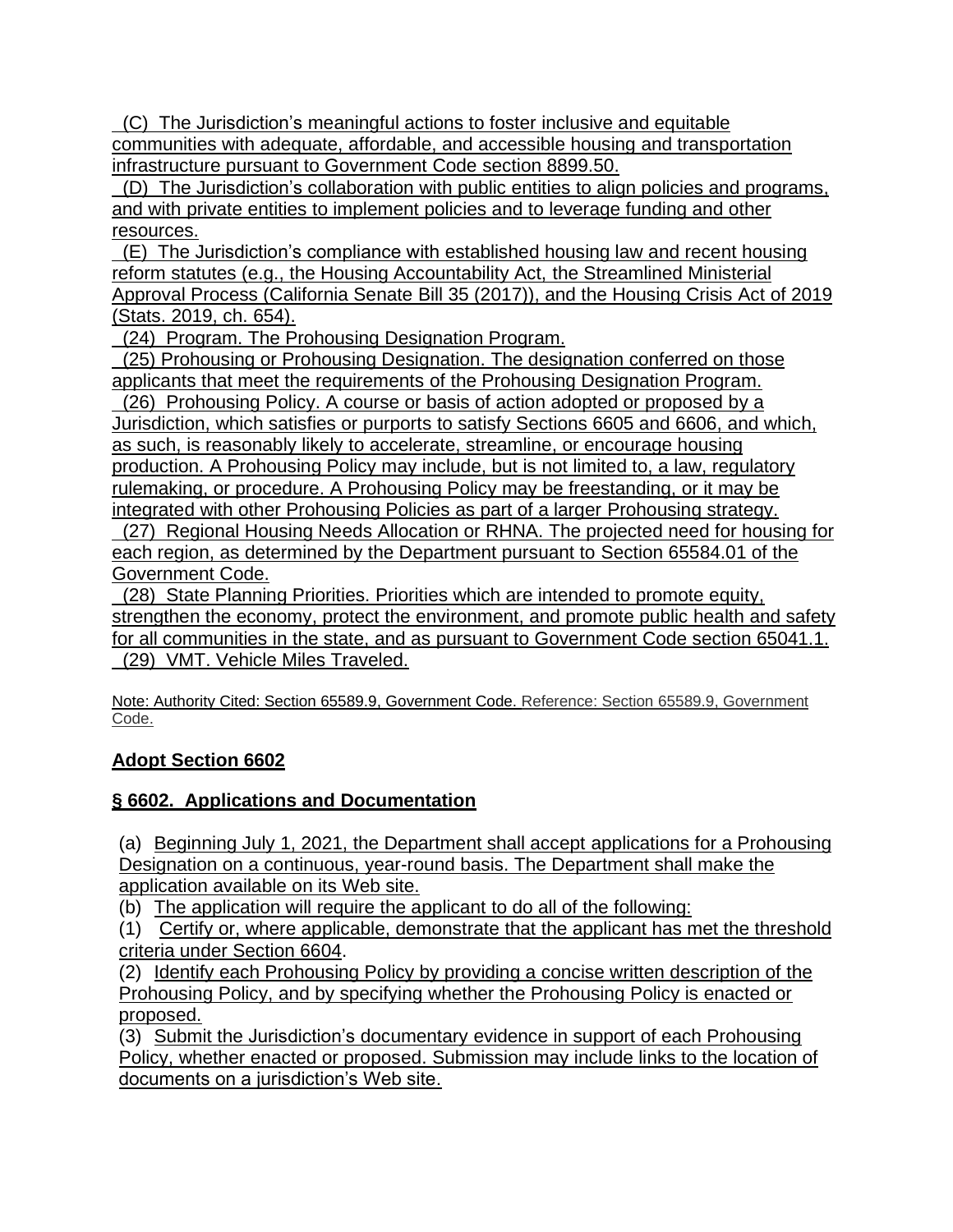(4) Self-score each Prohousing Policy in accordance with the scoring criteria set forth at Section 6606. The application will allow the applicant to utilize the enhancement factors set forth at subdivision (c) of Section 6606 to increase the application's total point score.

Note: Authority Cited: Section 65589.9, Government Code. Reference: Section 65589.9, Government Code.

## **Adopt Section 6603**

## **§ 6603. Submittal and Application Review**

 (a) Applicants shall submit a complete and self-scored application to the Department when applying for a Prohousing Designation. All applications shall be submitted electronically to [ProhousingPolicies@hcd.ca.gov.](mailto:ProhousingPolicies@hcd.ca.gov)

 (b) Within ten (10) calendar days of receiving the application, the Department shall provide the applicant with a written acknowledgment of receipt.

 (c) To complete its review of the application, the Department may request additional clarifying documentation and information from the applicant.

 (d) To assist with its review of the application, the Department may consult with and gather Program-relevant information from any individual, entity, or public agency.

 (e) The Department shall complete its review of the application within sixty (60) calendar days of receipt and promptly notify the applicant in writing of its final Prohousing Designation determination.

 (f) Applicants may submit applications multiple times, but they may not submit multiple applications for contemporaneous review by the Department.

 (g) If the Department approves their application, applicants will receive an official letter of designation. A Prohousing Designation is permanent unless it is revoked pursuant to Section 6607. The Department's letter of designation may specify conditions that must be satisfied to maintain the designation's validity consistent with Government Code section 65589.9 and these regulations.

 (h) At least once a year, the Department shall make publicly available a list of pending applications and their review status.

 (i) The Department shall update its list of Jurisdictions that have received a Prohousing Designation on at least an annual basis. The Department shall report that list of designations to OPR, and to any other applicable agency or department, annually and upon request.

 (j) The Department has the authority to determine compliance with and satisfaction of all requirements of the Program's application process.

Note: Authority Cited: Section 65589.9, Government Code. Reference: Section 65589.9, Government Code.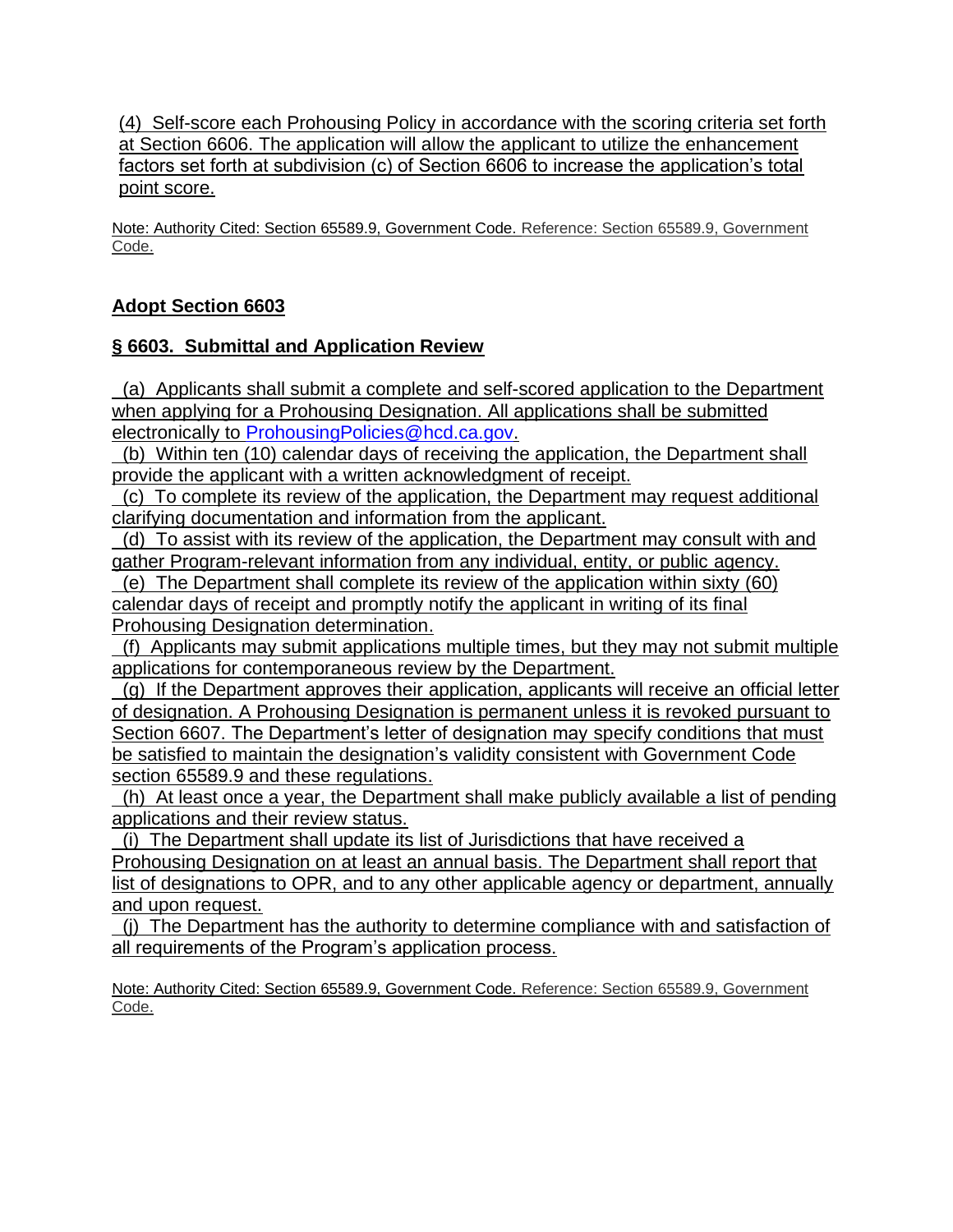### **Adopt Section 6604**

### **§ 6604. Applicant Threshold Criteria**

(a) Only Jurisdictions may apply for a Prohousing Designation.

 (b) Applicants shall certify, in the application, that each of the following threshold requirements is met:

 (1) The applicant has adopted a Compliant Housing Element at the time of application or prior to designation.

 (2) The applicant has submitted a legally sufficient Annual Progress Report at the time of application or prior to designation.

 (3) The applicant has completed, on or before the relevant statutory deadlines, any rezone program or zoning that is necessary to remain in compliance with Government Code section 65583, subdivision (c)(1).

 (4) The applicant is in compliance, at the time of the application, with applicable state housing law, including, but not limited to, Housing Element Law; "No Net Loss" Law (Gov. Code, § 65863); the Housing Accountability Act (Gov. Code, § 65589.5); State Density Bonus Law (Gov. Code, § 65915 et seq.); laws relating to the imposition of school facilities fees or other requirements (Gov. Code, § 65995 et seq.); Least Cost Zoning Law (Gov. Code, § 65913.1); the Housing Crisis Act of 2019 (Stats. 2019, ch. 654); and antidiscrimination law (Gov. Code, § 65008).

 (c) Applicants shall further submit, at the time of application, a valid Formal Resolution for the Prohousing Designation Program (New 04/21), which is hereby incorporated by reference. The Formal Resolution for the Prohousing Designation Program must have been duly adopted and certified by the applicant's governing body and it must remain valid for the life of the designation.

(d) The Department shall reject an application for a Prohousing Designation if it determines that the applicant has not satisfied the threshold requirements set forth in subdivisions (b) and (c) above.

 (e) The Department shall reject an application for a Prohousing Designation if it discovers that the applicant is engaging in any of the following activities during the Department's review of the application:

 (1) Enacting laws, developing policies, or taking other actions that are reasonably likely to inhibit or constrain housing production, or that can be objectively shown to have inhibited or constrained housing production. Examples of prohibited laws, policies, and actions include moratoriums on development; local voter approval requirements related to housing production; changing the zoning of an area or neighborhood to reduce the density of housing or permitted construction without actions to ensure no net loss of density; and unduly restrictive or onerous zoning regulations, development standards, or permit procedures.

 (2) Violating Housing Element Law; "No Net Loss" Law (Gov. Code, § 65863); the Housing Accountability Act (Gov. Code, § 65589.5); State Density Bonus Law (Gov. Code, § 65915 et seq.); laws relating to the imposition of school facilities fees or other requirements (Gov. Code, § 65995 et seq.); Least Cost Zoning Law (Gov. Code, § 65913.1); the Housing Crisis Act of 2019 (Stats. 2019, ch. 654); or antidiscrimination law (Gov. Code, § 65008).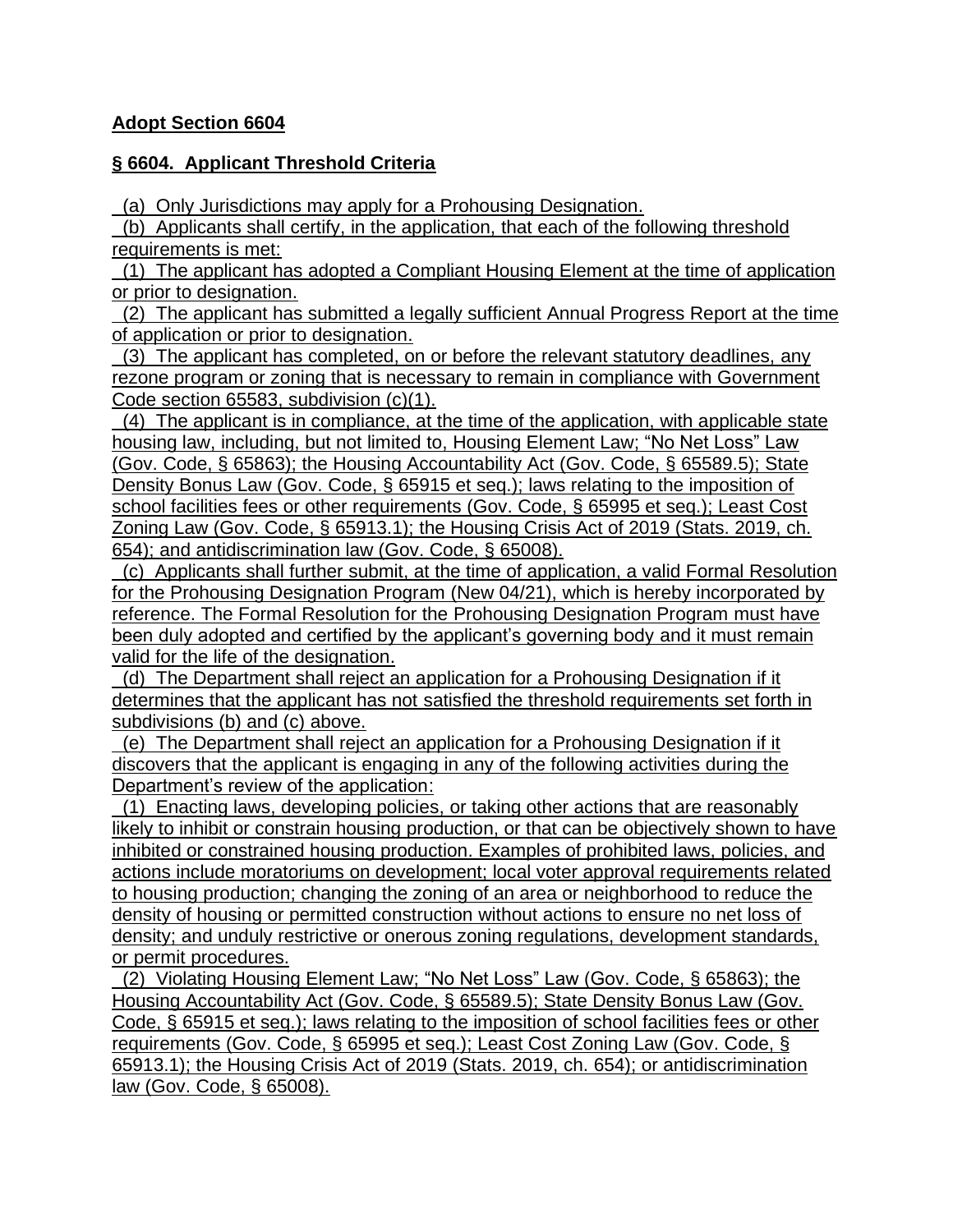(f) The Department may consider comments, reports, and findings from governmental and non-governmental entities when determining if an applicant meets the requirements of this section.

(g) The Department may reject an application for a Prohousing Designation if it determines that the applicant at any time provided false or inaccurate information in its application.

Note: Authority Cited: Section 65589.9, Government Code. Reference: Section 65589.9, Government Code.

## **Adopt Section 6605**

## **§ 6605. Designation Criteria Requirements**

 (a) Applications must meet the following requirements in order to qualify for scoring review:

 (1) The applicant must show that it has enacted or proposed Prohousing Policies by providing a concise written description, and by identifying or submitting documentary evidence, of each Prohousing Policy in accordance with the requirements set forth at subdivision (b) of Section 6602. Applicants with proposed Prohousing Policies shall satisfy the following additional criteria:

 (A) The applicant's application must also present at least two (2) enacted Prohousing Policies for the Department's review; and

 (B) The applicant shall certify that each proposed Prohousing Policy will be enacted within two (2) years of the date on the applicant's application.

 (2) The applicant's enacted and proposed Prohousing Policies must contribute to the Acceleration of Housing Production throughout the Locality or throughout a smaller geographic unit within the Locality, as demonstrated by the applicant's documentary evidence in support of the Prohousing Policy.

 (A) Project-specific planning documents or approvals do not qualify as Prohousing Policies unless they result in a locality-wide benefit or in an ongoing benefit that extends beyond the project.

 (b) The Department may consider Prohousing Policies that are integrated with other planning priorities (e.g., open space preservation, hazard mitigation, minimization of displacement) if the Prohousing Policy results in a net benefit or gain for the Acceleration of Housing Production.

 (c) Each Prohousing Policy identified in an application shall receive a point allocation only once for purposes of that application.

(d) Applicants may identify Prohousing Policies that are or will be carried out in partnership with other entities, where the Prohousing Policy will have a direct effect on land use or development within the applicant's jurisdiction. Partnerships shall be formed pursuant to legally binding agreements. Partnerships may be formed with a Local Public Entity.

Note: Authority Cited: Section 65589.9, Government Code. Reference: Section 65589.9, Government Code.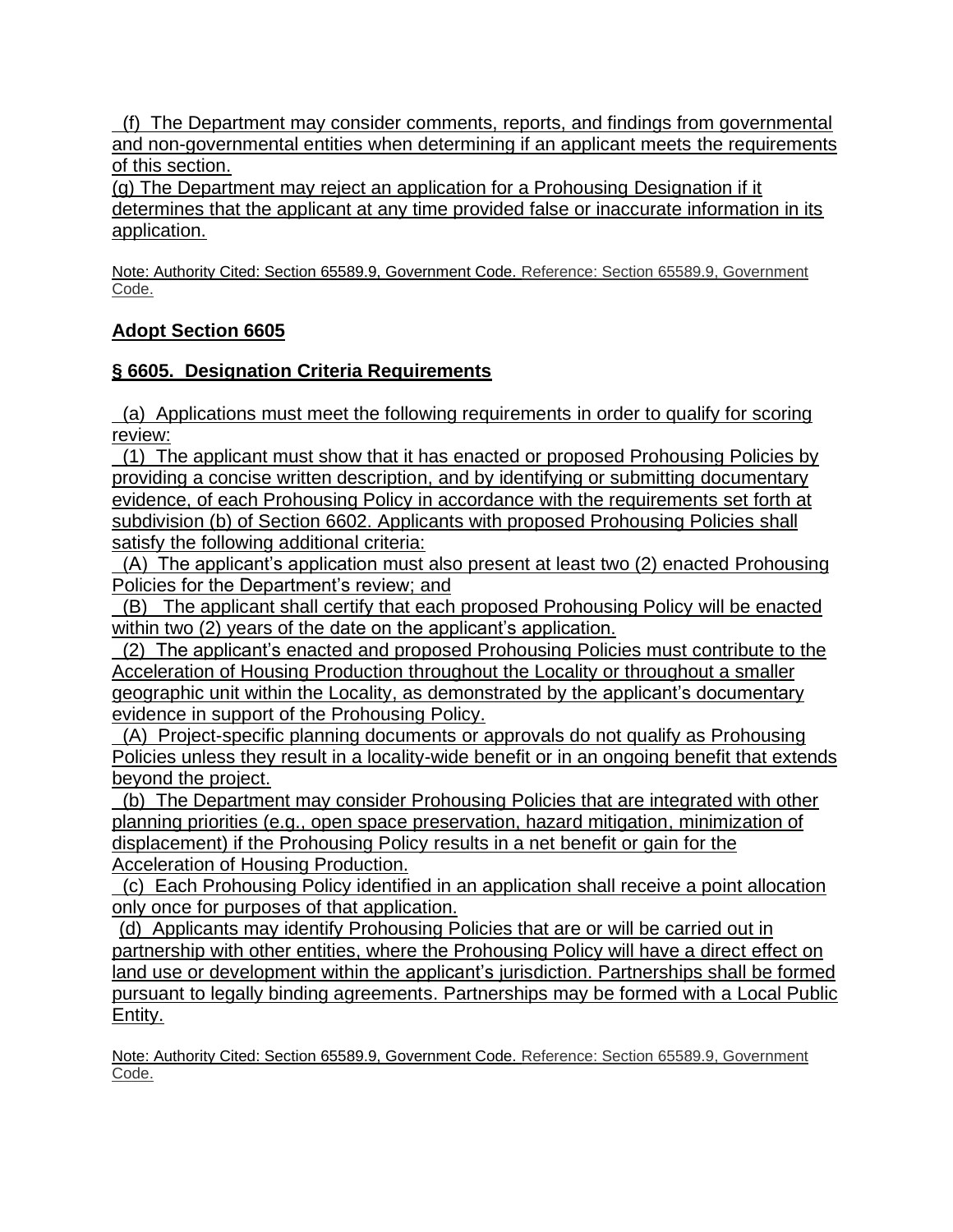### **Adopt Section 6606**

### **§ 6606. Designation Criteria**

 (a) Applicants that meet the requirements in Sections 6604 and 6605 shall qualify for the review and validation phase of the application process.

 (b) The Department shall validate applicants' scores based on the extent to which each identified Prohousing Policy contributes to the Acceleration of Housing Production. The Department shall assess applicants' Prohousing Policies in accordance with this section, Section 6605 of this Chapter, and Government Code section 65589.9, subdivision (f)(2). The Department shall further assess applicants' Prohousing Policies using the four scoring categories set forth at paragraphs  $(1) - (4)$  below. Applicants shall demonstrate that they have enacted or proposed at least one policy that significantly contributes to the Acceleration of Housing Production in each of the four categories. A Prohousing Designation requires a total score of 30 points or more across all four categories:

(1) Favorable Zoning and Land Use:

 (A) Three (3) Points. Sufficient sites, including rezoning, to accommodate 150 percent or greater of the current or draft RHNA, whichever is greater, by total or income category.

 (B) Three (3) Points. Permitting missing middle housing uses (e.g., duplexes, triplexes and fourplexes) by right in existing low-density, single-family residential zones.

 (C) Two (2) Points. Sufficient sites, including rezoning, to accommodate 125 to 149 percent of the current or draft RHNA, whichever is greater, by total or income category. These points shall not be awarded if the applicant earns three points pursuant to paragraph (1)(A).

 (D) Two (2) Points. Density bonus programs which exceed statutory requirements by 10 percent or more.

 (E) Two (2) Points. Increasing allowable density in low-density, single-family residential areas beyond the requirements of state Accessory Dwelling Unit law (e.g., permitting more than one ADU or JADU per single-family lot). These policies shall be separate from any qualifying policies under paragraph (1)(B).

 (F) Two (2) Points. Reducing or eliminating parking requirements for residential development as authorized by Government Code section 65852.2;

adopting vehicular parking ratios that are less than the relevant ratio thresholds at subparagraphs (A), (B), and (C) of Government Code section 65915, subdivision (p)(1); or adopting maximum parking requirements at or less than ratios pursuant to Government Code section 65915, subdivision (p).

 (G) One (1) point. Zoning to allow for residential or mixed uses in one or more nonresidential zones (e.g., commercial, light industrial). Qualifying non-residential zones do not include open space or substantially similar zones.

 (H) One (1) point. Modification of development standards and other applicable zoning provisions to promote greater development intensity. Potential areas of focus include floor area ratio; height limits; minimum lot or unit sizes; setbacks; and allowable dwelling units per acre. These policies must be separate from any qualifying policies under paragraph (1)(B).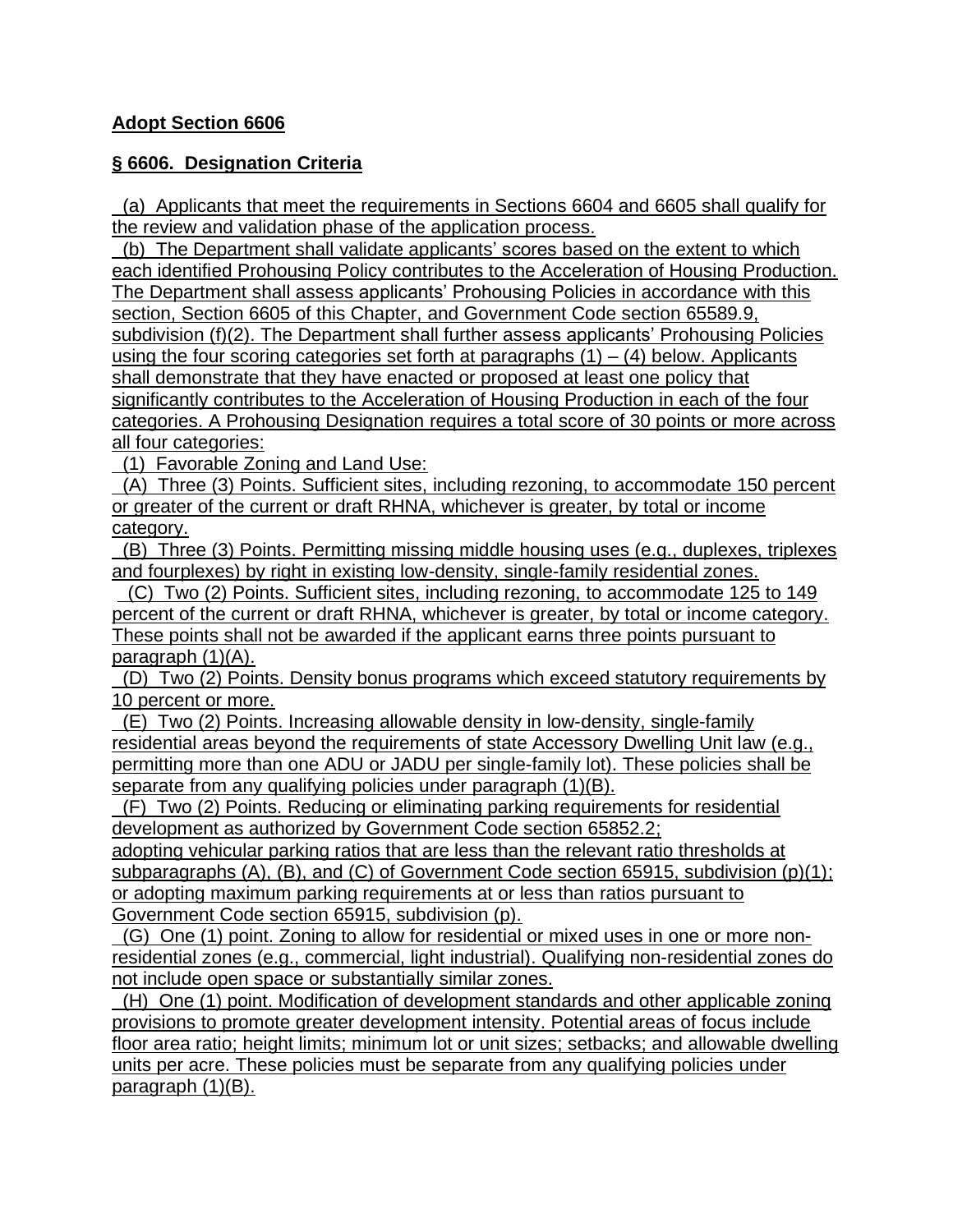(I) One (1) Point. Establishment of a Workforce Housing Opportunity Zone, as defined in Government Code section 65620, or a housing sustainability district, as defined in Government Code section 66200.

(J) One (1) Point. Demonstrating other zoning and land use actions that measurably support the Acceleration of Housing Production.

(2) Acceleration of Housing Production Timeframes:

 (A) Three (3) Points. Establishment of ministerial approval processes for a variety of housing types, including single-family and multifamily housing.

 (B) Two (2) Points. Establishment of streamlined, program-level CEQA analysis and certification of general plans, community plans, specific plans with accompanying Environmental Impact Reports (EIR), and related documents.

 (C) Two (2) Points. Documented practice of streamlining housing development at the project level, such as by enabling a by-right approval process or by utilizing statutory and categorical exemptions as authorized by applicable law (Pub. Resources Code, §§ 21155.1, 21155.4, 21159.24, 21159.25; Gov. Code, § 65457; Cal Code Regs., tit. 14, §§ 15303, 15332; Pub. Resources Code, §§ 21094.5, 21099, 21155.2, 21159.28).

 (D) Two (2) Points. Establishment of permit processes that take less than four months. Policies under this subparagraph must address all approvals necessary to issue building permits.

 (E) Two (2) Points. Absence or elimination of public hearings for projects consistent with zoning and the general plan.

 (F) One (1) Point. Establishment of consolidated or streamlined permit processes that minimize the levels of review and approval required for projects, and that are consistent with zoning regulations and the general plan.

 (G) One (1) Point. Absence, elimination or replacement of subjective development and design standards with objective development and design standards that simplify zoning clearance and improve approval certainty and timing.

 (H) One (1) Point. Establishment of one-stop-shop permitting processes or a single point of contact where entitlements are coordinated across city approval functions (e.g., planning, public works, building) from entitlement application to certificate of occupancy.

(I) One (1) Point. Priority permit processing or reduced plan check times for

ADUs/JADUs, multifamily housing, or homes affordable to lower- or moderate-income households.

 (J) One (1) Point. Establishment of a standardized application form for all entitlement applications.

 (K) One (1) Point. Practice of publicly posting status updates on project permit approvals on the Internet.

 (L) One (1) Point. Limitation on the total number of hearings for any project to three or fewer. Applicants that accrue points pursuant to paragraph (2)(E) are not eligible for points under this subparagraph.

 (M) One (1) Point. Demonstration of other actions, not listed above, that significantly and quantifiably decrease production timeframes or promote the streamlining of approval processes.

(3) Reduction of Construction and Development Costs:

 (A) Three (3) Points. Waiver or significant reduction of development impact fees for residential development.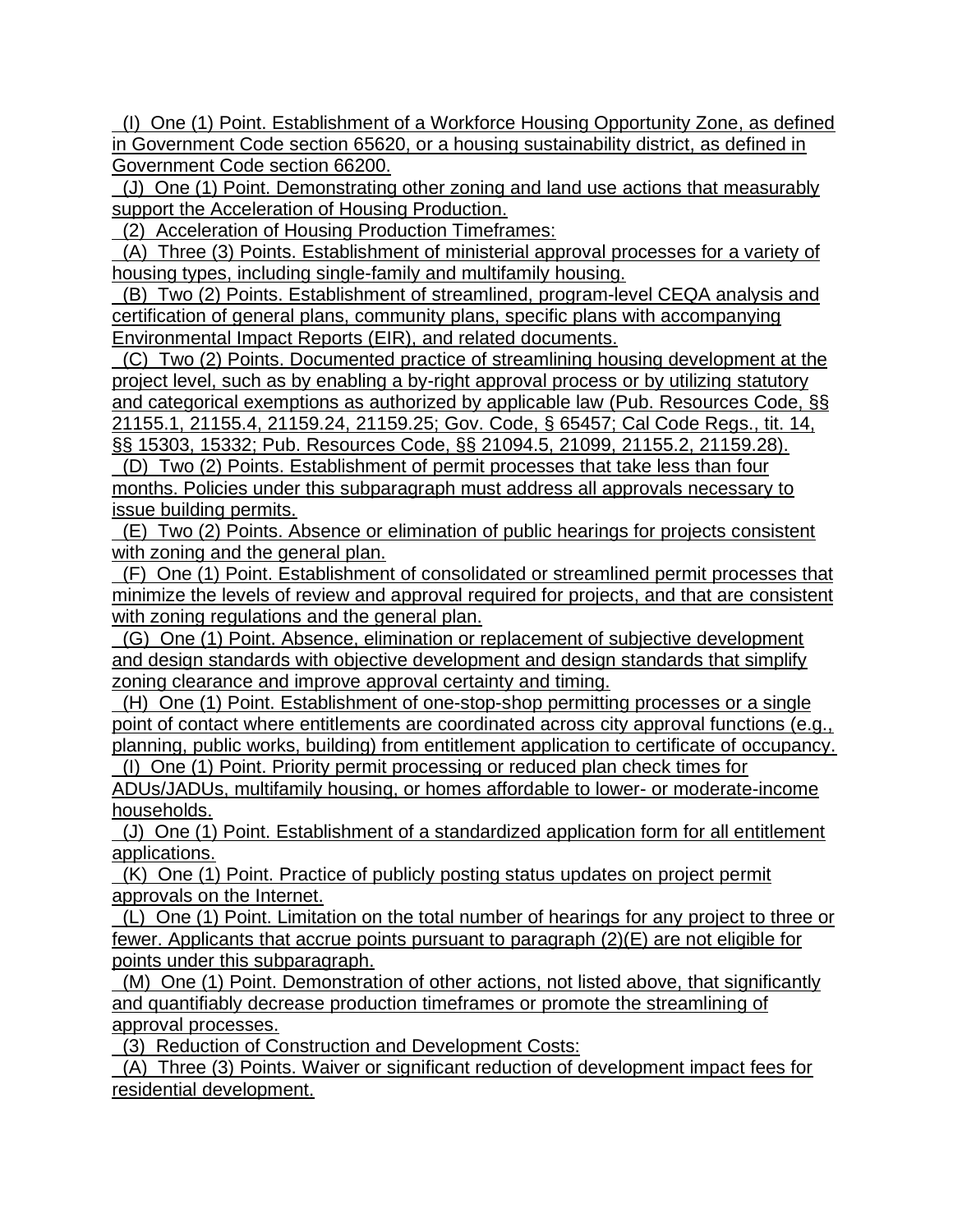(B) Two (2) Points. Adoption of ordinances or implementation of other mechanisms that result in less restrictive requirements than Government Code sections 65852.2 and 65852.22 to reduce barriers for property owners to create ADUs/JADUs. Examples of qualifying policies include, but are not limited to, development standards improvements, permit processing improvements, dedicated ADU/JADU staff, technical assistance programs, and pre-approved ADU/JADU design packages.

 (C) One (1) Point. Adoption of other fee reduction strategies separate from paragraph (3)(A), including fee deferrals and reduced fees for housing for persons with special needs.

 (D) One (1) Point. Promoting innovative housing types (e.g., manufactured homes, recreational vehicles, park models) that reduce development costs.

 (E) One (1) Point. Measures that reduce costs for transportation-related infrastructure or programs that encourage active modes of transportation or other alternatives to automobiles. Qualifying policies include, but are not limited to, publicly funded programs to expand sidewalks or protect bike/micro-mobility lanes; creation of on-street parking for bikes; transit-related improvements; or establishment of carshare programs.

 (F) One (1) Point. Adoption of universal design ordinances pursuant to Health and Safety Code section 17959.

 (G) One (1) Point. Establishment of pre-approved or prototype plans for missing middle housing types (e.g., duplexes, triplexes, and fourplexes) in low-density, singlefamily residential areas.

(H) One (1) Point. Demonstration of other actions, not listed above, that significantly and quantifiably reduce construction or development costs.

(4) Providing Financial Subsidies:

 (A) Two (2) Points. Establishment of local housing trust funds or collaboration on a regional housing trust fund.

 (B) Two (2) Points. Provide grants or low-interest loans for ADU/JADU construction affordable to lower- and moderate-income households.

 (C) Two (2) Points. A comprehensive program that complies with the Surplus Land Act (Gov. Code, § 54220 et seq.) and that makes publicly owned land available for affordable housing, or for multifamily housing projects with the highest feasible percentage of units affordable to lower income households. A qualifying program may utilize mechanisms such as land donations, land sales with significant write-downs, or below-market land leases.

 (D) Two (2) Points. Establishment of an Enhanced Infrastructure Financing District or similar local financing tool that, to the extent feasible, directly supports housing developments in an area where at least 20 percent of the residences will be affordable to lower income households.

(E) One (1) Point. Directed residual redevelopment funds to affordable housing.

 (F) One (1) Point. Development and regular (at least biennial) use of a housing subsidy pool, local or regional trust fund, or other similar funding source.

(G) One (1) Point. Prioritization of local general funds for affordable housing.

 (H) One (1) Point. Demonstration of other actions, not listed above, that significantly and quantifiably promote, develop, or leverage financial resources for housing.

 (c) The Department shall utilize enhancement factors to increase the point scores of Prohousing Policies. Each Prohousing Policy will receive, if applicable, two extra points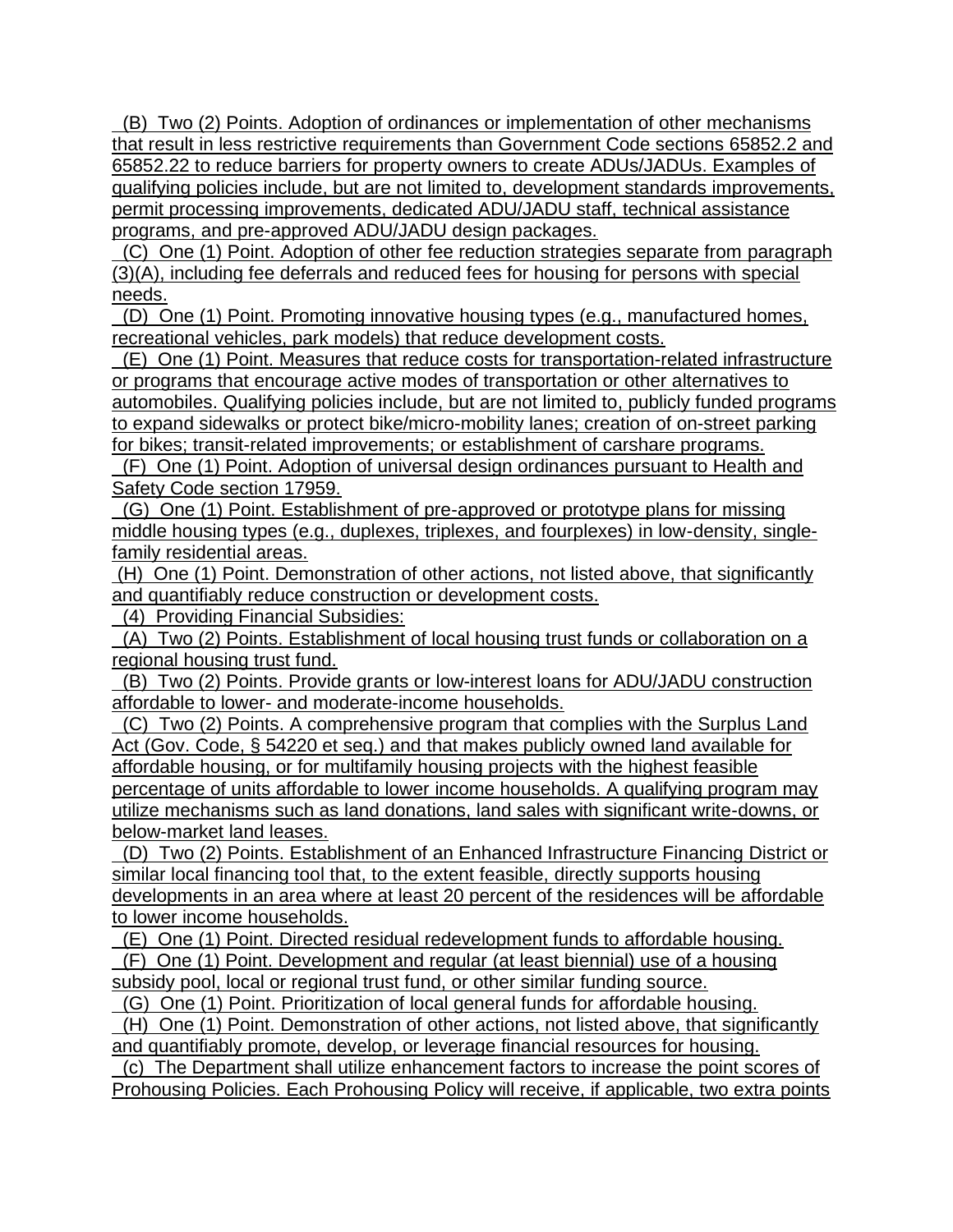for the enhancement factor set forth at paragraph (1) below, and one extra point for each enhancement factor set forth at paragraphs  $(2) - (8)$  below:

(1) The policy represents one element of a unified, multi-faceted strategy to promote multiple planning objectives, such as efficient land use, access to public transportation, affordable housing, climate change solutions, and/or hazard mitigation.

(2) Policies that promote development consistent with the state planning priorities pursuant to Government Code section 65041.1.

(3) Policies that diversify planning and target community and economic development investments (housing and non-housing) to improve lower opportunity areas. Such areas include, but are not limited to, Low Resource and High Segregation & Poverty areas designated in the most recently updated TCAC/HCD Opportunity Maps, and disadvantaged communities pursuant to California Senate Bill 535 (2012).

(4) Policies that go beyond state law requirements in reducing displacement of lower income households and conserving existing housing stock that is affordable to lower income households.

(5) Rezoning and other policies that support high-density development in Location Efficient Communities.

(6) Rezoning and other policies that result in a net gain of housing capacity while concurrently mitigating development impacts on or from Environmentally Sensitive or Hazardous Areas.

(7) Zoning policies that increase housing choices and affordability in High Resource and Highest Resource areas, as designated in the most recently updated TCAC/HCD Opportunity Maps.

(8) Other policies that involve meaningful actions towards affirmatively furthering fair housing pursuant to Government Code section 8899.50, including, but not limited to, outreach campaigns, updated zoning codes, and expanded access to financing support.

Note: Authority Cited: Section 65589.9, Government Code. Reference: Section 65589.9, Government Code.

## **Adopt Section 6607**

## **§ 6607. Administration**

 (a) The Department shall monitor Prohousing Designations on an ongoing basis and may take revocation action, as specified herein.

 (1) The Department may review and revoke a Prohousing Designation upon discovery of a Jurisdiction's violation of applicable state housing law, including those laws specified in Section 6604.

 (2) The Department may review and revoke a Prohousing Designation upon determining that the Jurisdiction has failed to implement a proposed Prohousing Policy within the timeframe specified in its application for a Prohousing Designation; taken action that is objectively in conflict with the Principles of Prohousing; or taken action inconsistent with the obligation to affirmatively further fair housing pursuant to Government Code section 8899.50.

 (3) The Department shall receive and consider any complaint related to a Jurisdiction's violation of any applicable state housing law (including any law specified in